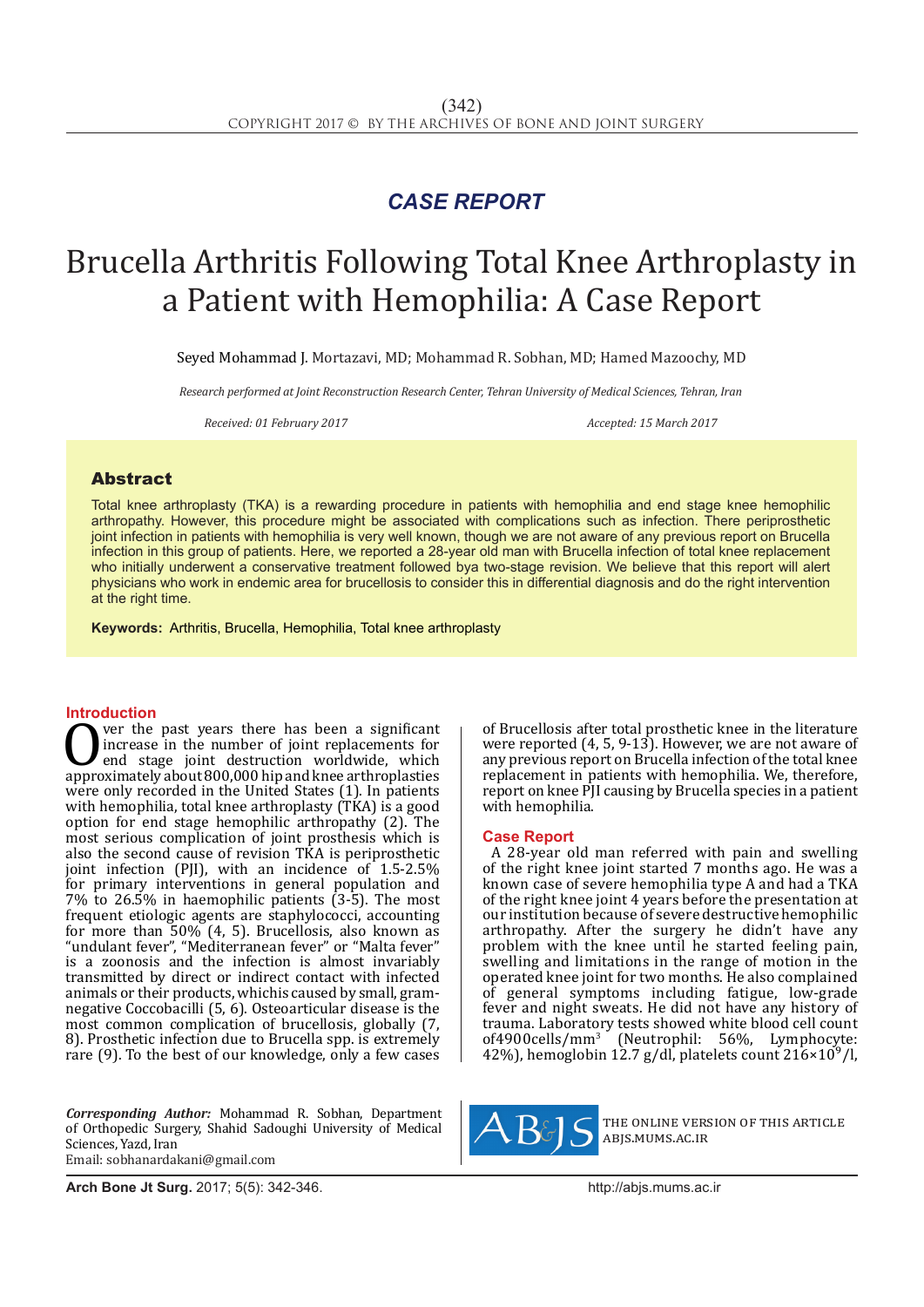

THE ARCHIVES OF BONE AND JOINT SURGERY. ABJS.MUMS.AC.IR TOTAL KNEE ARTHROPLASTY INFECTED BY BRUCELLA IN A HEMOPHILIC PATIENT VOLUME 5. NUMBER 5. SEPTEMBER 2017

**Figure 1- AP and Lateral X ray of knee after long term antibiotic therapy showed loosening of both components.**

C-reactive protein (CRP) 44 mg/L and erythrocyte sedimentation rate (ESR) 51mm/h. We have performed joint aspiration for diagnosis of periprosthetic infection and the specimens interpreted based on the results of the culture as well as the white cell count and differential. However, the results revealed nothing in favor of an acute bacterial infection. Considering the indolent and sub-acute course of the disease and positive history of using the non-pasteurized dairy products, we did the serological tests for brucellosis, which confirmed high titer of brucellosis standard tube agglutination (STA) (1/1280). We reaspirated the synovial fluid to run PCR test for brucellosis and tuberculosis. It was positive for brucellosis (Brucella Melitensis) and negative for tuberculosis. We also sent a sample for culture in special media (BACTEC) and brucella has been isolated on the 14th day of incubation in Bac-Tec media. Plain radiography of the right knee joint showed effusion and soft tissue swelling but the prosthesis was stable and had no evidence of loosening. We started antibiotic therapy using doxycycline

(200mg/d), rifampin (900mg/d) and trimethorimsulfamethoxazole (800mg of sulfamethoxazole and 160 mg of trimethoprim). Patient didn't reply to one-month course of antibiotic therapy, therefore, we continued the treatment for the next six months based on infectious disease consult. A remission of clinical symptoms such as pain and joint swelling as well as a reduction in titer of brucellosis STA test  $(1/640)$  made us to discontinue the drug after this course. Unfortunately the disease relapsed after one month with clinical symptoms such as fever, night sweats, pain and swelling of the right knee joint. Serologic tests revealed an upsurge in the titer of brucella STA test (1/2560). A combination therapy of gentamycin (intravenous for one week) and ceftriaxone (intravenous for two weeks) accompanied with doxycycline, rifampin and ciprofloxacin (oral for one month) was administered and followed by additional six months of combination therapy of rifampin and doxycycline. The clinical response was suitable but again with cessation of drugs, clinical relapse and a rise in titer of brucella STA test  $(1/2560)$  occurred. The requested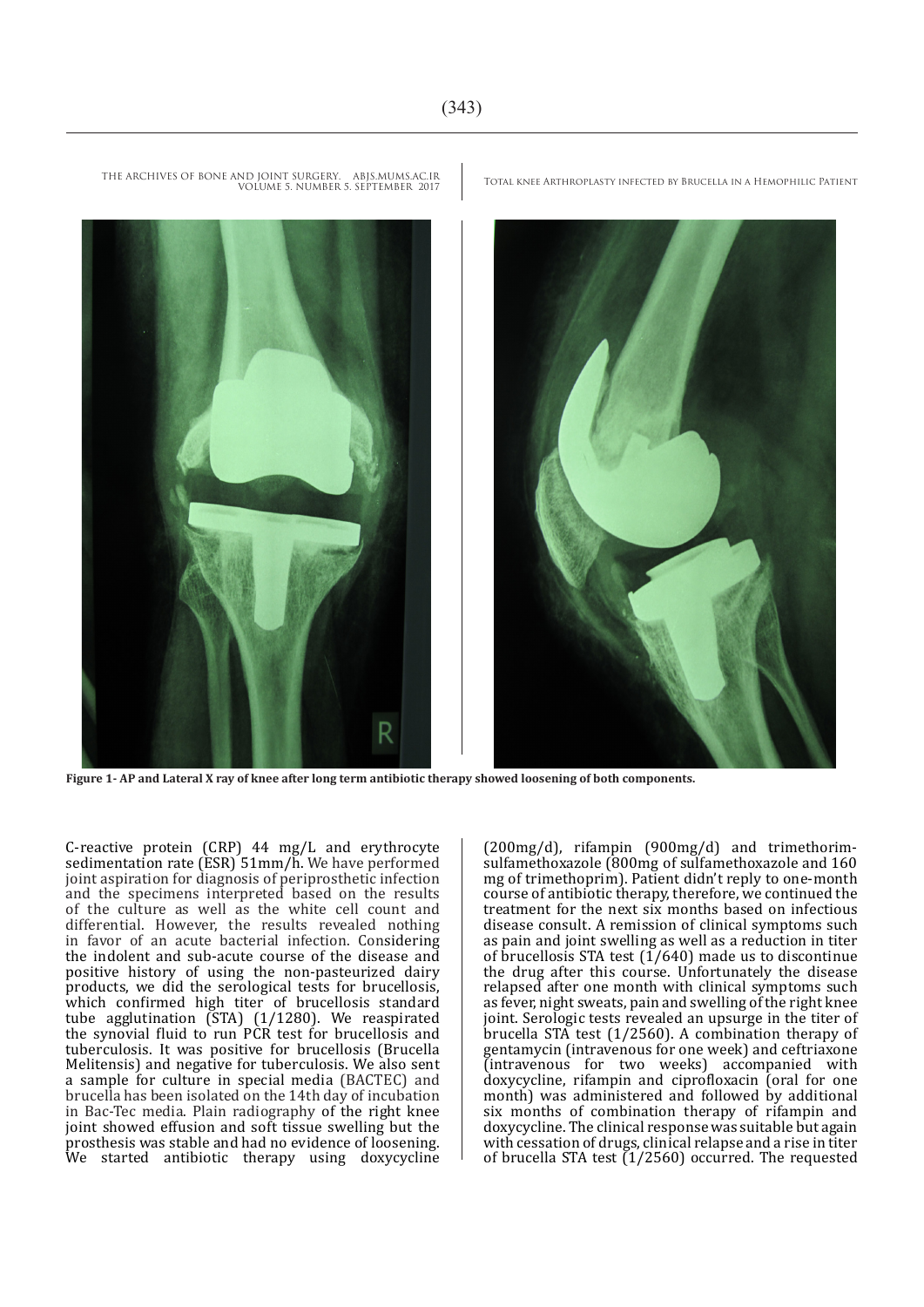VOLUME 5. NUMBER 5. SEPTEMBER 2017

**Figure 2- Ap and Latera x-ray following second stage.**

plain radiography revealed loosening of prosthesis [Figure 1]. After eighteen months of conservative treatment, a two-stage surgery was planned in order to eradicate the infection. At the first stage, a radical debridement and copious irrigation were performed along the removal of prosthetic components. During the surgery, the femoral component was obviously loose and we could remove the both components without any bone loss. Following the surgery, combination therapy with doxycycline and rifampin continued. We sent three intra-operative specimens for culture on specialized media and all of them remained negative after prolonged incubation period. After four months, improvement in clinical symptoms, returning of serum markers including ESR and CRP back to the normal, and a significant decrease in serum titer of STA test led us to proceed with the second stage of surgery including removal of spacer and insertion of final prosthesis [Figure 2]. We continued antibiotic therapy for 6 months following the second stage. At the latest follow up, which took place 36 months after reimplantation, the

THE ARCHIVES OF BONE AND JOINT SURGERY. ABJS.MUMS.AC.IR TOTAL KNEE ARTHROPLASTY INFECTED BY BRUCELLA IN A HEMOPHILIC PATIENT

patient did not show symptoms and his knee function was excellent. All serum markers including brucella STA test were in the normal range and latest radiographs revealed no abnormality.

#### *Molecular Procedure Sample Processing for PCR*

Genomic DNA was extracted from peripheral blood samples, included whole blood and serum carried out by commercial DNA extraction kit (BIONEER Co, Korea).When referring to literature several pairs of primers have been described for the detection of Brucella DNA by PCR (14, 15). However, we have used the primers B4 (5'-TGGCTCGGTTGCCAATATCAA-3') and B5 (5'- CGCGCTTGCCTTTCAGGTCTG-3') to amplify a target sequence of 223-bp within a gene code to produce a 31-kDa outer membrane protein specific, which is conserved in all Brucella species (16, 17). The composition of the 10X buffer contained 100 mM Tris-HCl pH 8.4, 1.5 mM MgCl<sub>2</sub>, 50 mM KCl. PCR was performed<br>in 25 al selutions containing 100 ng ef generais DNA in 25 μl solutions containing 100 ng of genomic DNA,



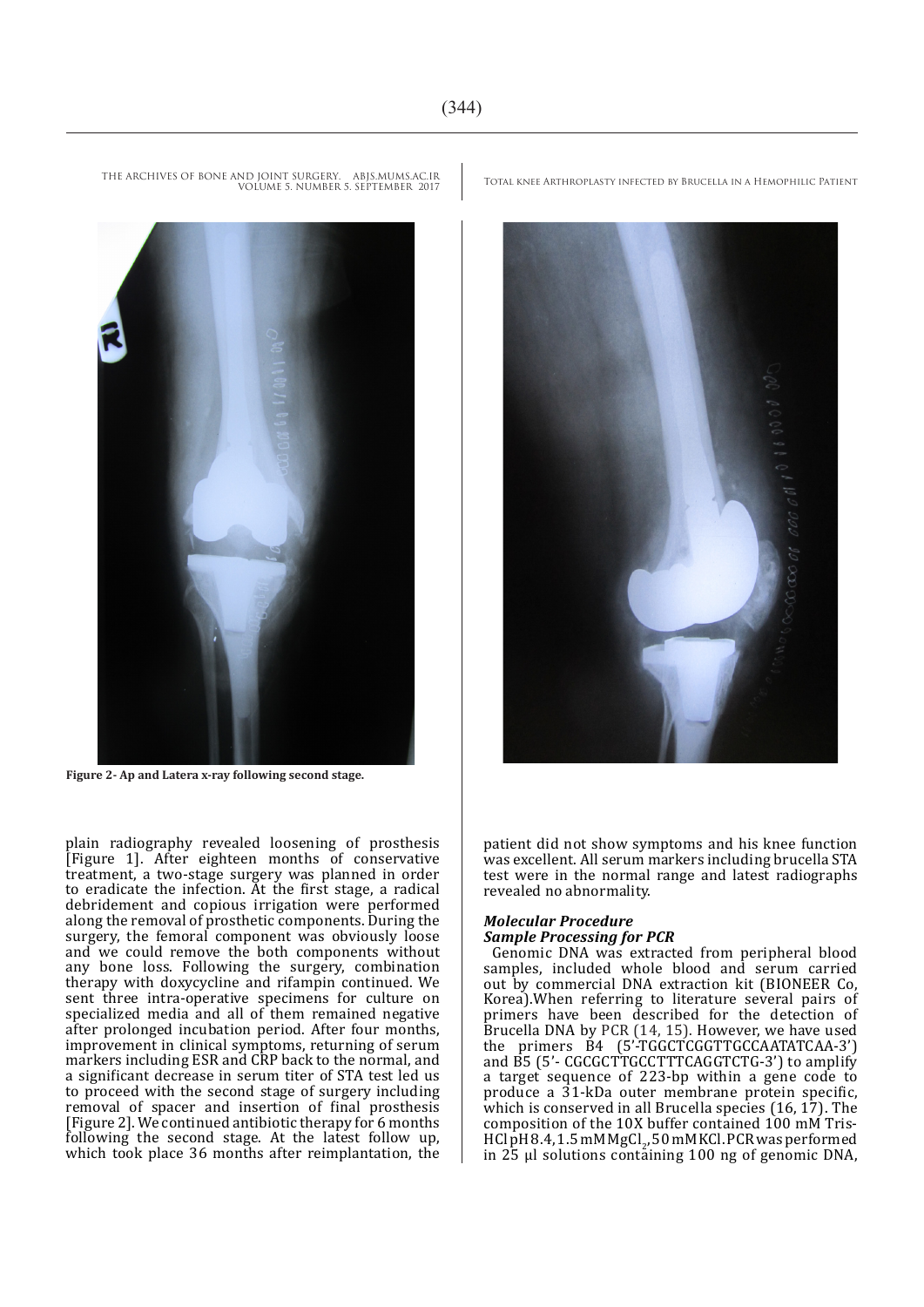THE ARCHIVES OF BONE AND JOINT SURGERY. ABJS.MUMS.AC.IR<br>VOUWER & BRUCELLA IN A HEMOPHILIC PATIENT VOLUME 5. NUMBER 5. SEPTEMBER 2017

| Table1. Previous reports on Total Knee Arthroplasty infection by Brucella. Please note that none of them happened in patients with<br>hemophilia |            |                                           |       |                                                                                    |
|--------------------------------------------------------------------------------------------------------------------------------------------------|------------|-------------------------------------------|-------|------------------------------------------------------------------------------------|
| Study                                                                                                                                            | Age (year) | Time between arthroplasty to<br>infection | Joint | <b>Management</b>                                                                  |
| Agarwal et al (18)                                                                                                                               | 24         | 2 months                                  | Knee  | Medical therapy                                                                    |
| Malizos et al (19)                                                                                                                               | 74         | 4 months                                  | Knee  | Medical therapy                                                                    |
| Orti et al (20)                                                                                                                                  | 60         | 14 months                                 | Knee  | Medical therapy                                                                    |
| Weil et al $(16)$                                                                                                                                | 61         | 2.5 years                                 | Knee  | Two stage revision arthroplasty                                                    |
| Weil et al $(16)$                                                                                                                                | 67         | 14 years                                  | Knee  | Two stage revision arthroplasty                                                    |
| Tassinari et al (21)                                                                                                                             | 68         | NA                                        | Knee  | Medical therapy                                                                    |
| Emel Sesli et al (13)                                                                                                                            | 72         | 4 years                                   | Knee  | Arthroscopic lavage and debridement                                                |
| Sazegari et al (14)                                                                                                                              | 78         | 5 years                                   | Knee  | Medical therapy                                                                    |
| Current case                                                                                                                                     | 28         | 3.5 years                                 | Knee  | Relapse despite medical therapy then perform<br>double stage revision arthroplasty |

1X PCR buffer, 200 μM each deoxyribonucleotide triphosphate (dATP, dGTP, dTTP, dCTP, Fermentas Co), 10 pmol of each primer and 0.5 U of Taq DNA polymerase (Fermentas Co.). Reactions were carried out in a thermal cycler (Eppendorf™ Mastercycler™) as follows: 95°C for 5 min, 35 cycles (94°C for 1 min, 55°C for 1 min, and 72 $\degree$ C for 30 s) and 72 $\degree$ C for 7 min. Finally, the products were analyzed (15 μl from each reaction mixture) using agarose gel (1.5%) electrophoresis at 80 V for 50 min stained with EtBr and photographed on a UV Transilluminator.

#### **Discussion**

Brucellosis is a zoonosis disease caused by small, gram-negative Coccobacilli. Mediterranean and Middle Eastern countries such as Saudia Arabia, Syria and Iran are considered to have a very high rate of incidence, despite control interventions (7, 17, 18). In 2008, 17,905 cases (25 cases per 100,000) of brucellosis were identified in Iran (16). Routes of transmission from animal to human include direct contact with infected animals or their secretions through cuts or abrasions in the skin or conjunctival sac, inhalation of contaminated aerosols and ingestion of unpasteurized dairy products (6, 18). The symptoms of brucellosis are nonspecific (e.g., fever, sweats, malaise, anorexia, headache, back pain) (6, 17). Osteoarticular disease is universally the most common complication of brucellosis (7, 8).

Arthritis is one of the common manifestations of brucellosis. Two mechanisms of joint involvement have been described, a septic process leading to destructive changes and a reactive arthritis. The most common mechanism of joint involvement is reactive arthritis. The septic form develops via invasion of the joint by Brucella spp. circulating in blood, as in other bacterial arthritis (8).

Over the past years, there has been a significant increase in the number of joint replacements worldwide (1). Infection is the most serious complication of total joint replacement and it is one of the leading causes of revision TKA. Therefore, it is important to consider PJI in the differential diagnosis of painful TKA. However, PJI due to Brucella species is extremely rare (10). To our best of knowledge, there are only 7 cases of PJI after TKA in the English language literature [Table 1]. In addition, we are not aware of any previous PJI due to Brucella species in patients with hemophilia. We think that clinicians should consider Brucellosis as a cause of PJI at least in endemic area for this infection.

The main goals in the treatment of PJI are infection eradication, prevent its recurrence and preserve mechanical joint function (19). However, there are many controversies on how to achieve these goals. Recently, there was an international consensus meeting in Philadelphia on PJI, in which experts from around the world tried to answer the questions with regard to PJI based on the current evidence and their experience (20, 21). In that consensus, they considered irrigation and debridement for those cases that have stable prosthesis, less than 3 weeks of infection and good soft tissue coverage. In our case, despite eighteen months of conservative treatment with antibiotic combination therapy, we had no good clinical response and prosthetic loosening occurred. This reiterates that surgical irrigation and debridement should be part of treatment early in the disease. We performed two-stage revision TKA and after eighteen months of follow up, no clinical relapse occurred. Although there is a relative consensus on approaches to frequent etiologic agents such as staphylococci, the management of Brucella prosthetic joint infection is not standardized and there is no consensus because of the lack of data in large scale, randomized, controlled trials and the rare occurrence (13). Modalities of treatment depend on loosening, chronicity and other factors. It is divided in to antibiotic administration, with or without surgery. Surgical intervention included irrigation and debridement with